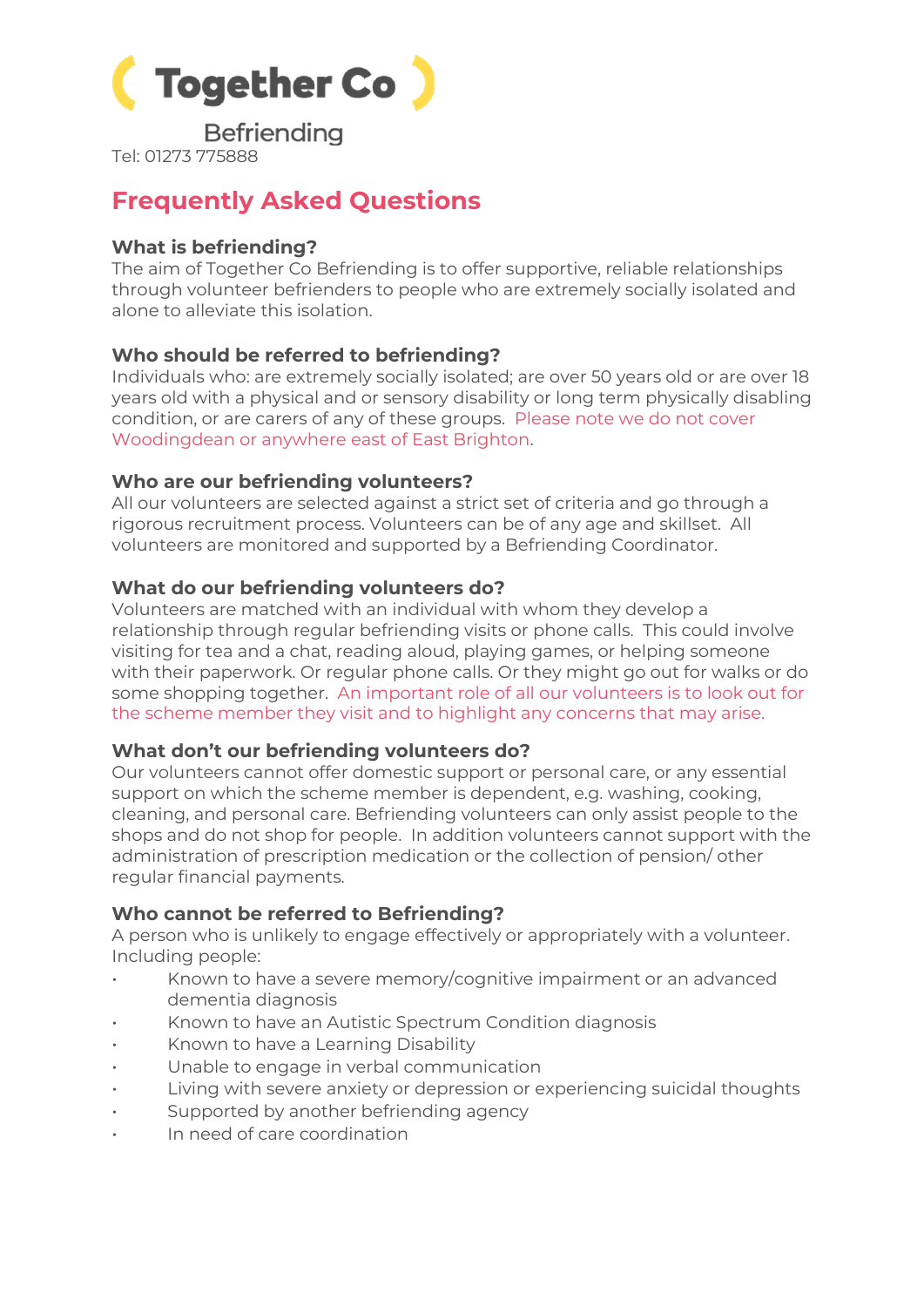

# **Befriending**

# **Who else may not be suitable for Befriending?**

If any of the following applies to the person you wish to refer please call us on 01273 77588 to discuss first.

- Living with mild/moderate anxiety or depression or experiencing suicidal thoughts
- In drug or alcohol recovery
- Living in a challenging environment and unable to leave the home
- A heavy smoker and unable to leave the home
- Seeing a probation officer or has unspent criminal convictions/ cautions
- In need of personal or domestic care/shopping
- Living with more than one other family member
- Wants to be taken out in a volunteer's car

#### **Other important factors to consider before making a referral**

Please consider whether the person will engage in befriending. Please also think about whether the needs of the person you are referring can be adequately addressed by a volunteer. In addition, please think how much satisfaction the volunteer will gain from the relationship, which needs to be two ways to be sustainable. Please note that referrals must be appropriate for volunteers who might/will be visiting alone in the person's home. We may choose to provide telephone or group befriending services, if deemed to be more appropriate.

#### **Can individuals self-refer or family/ friends refer on their behalf?**

Yes, by calling 01273 775888 or by completing our referral form. However, we advise people to ask a professional, such as their GP, to make the referral on their behalf to ensure they meet the criteria, and that the form contains sufficient information to process the referral.

#### **Who can make a referral and how?**

Any professional can refer to us using our referral form, but we ask that those wishing to make a referral do so in line with our criteria above. We are happy to discuss possible referrals via telephone if referrers are unsure whether our service is suitable for a client. Alternatively, you may wish to refer to Together Co Social Prescribing so the person can be assessed for befriending as well as further linking in Please see the Together Co Social Prescribing information pack for further information [www.togetherco.org.uk/what-we-do/social-prescribing](http://www.togetherco.org.uk/what-we-do/social-prescribing)

External agencies can request a referral form by emailing [befriending@togetherco.org.uk.](mailto:befriending@togetherco.org.uk) It is also available on our website: https://www.togetherco.org.uk/befriending

#### **How does befriending help?**

We match people with people to create friendships that make life better. We've been doing so for over 20 years. In that time, we've seen loneliness eased and lives changed through the simple power of human connection. Using a range of questions and indicators, we demonstrate that befriending can:

- Create valuable relationships
- Improve confidence & self-esteem
- Enable people to live happier & healthier lives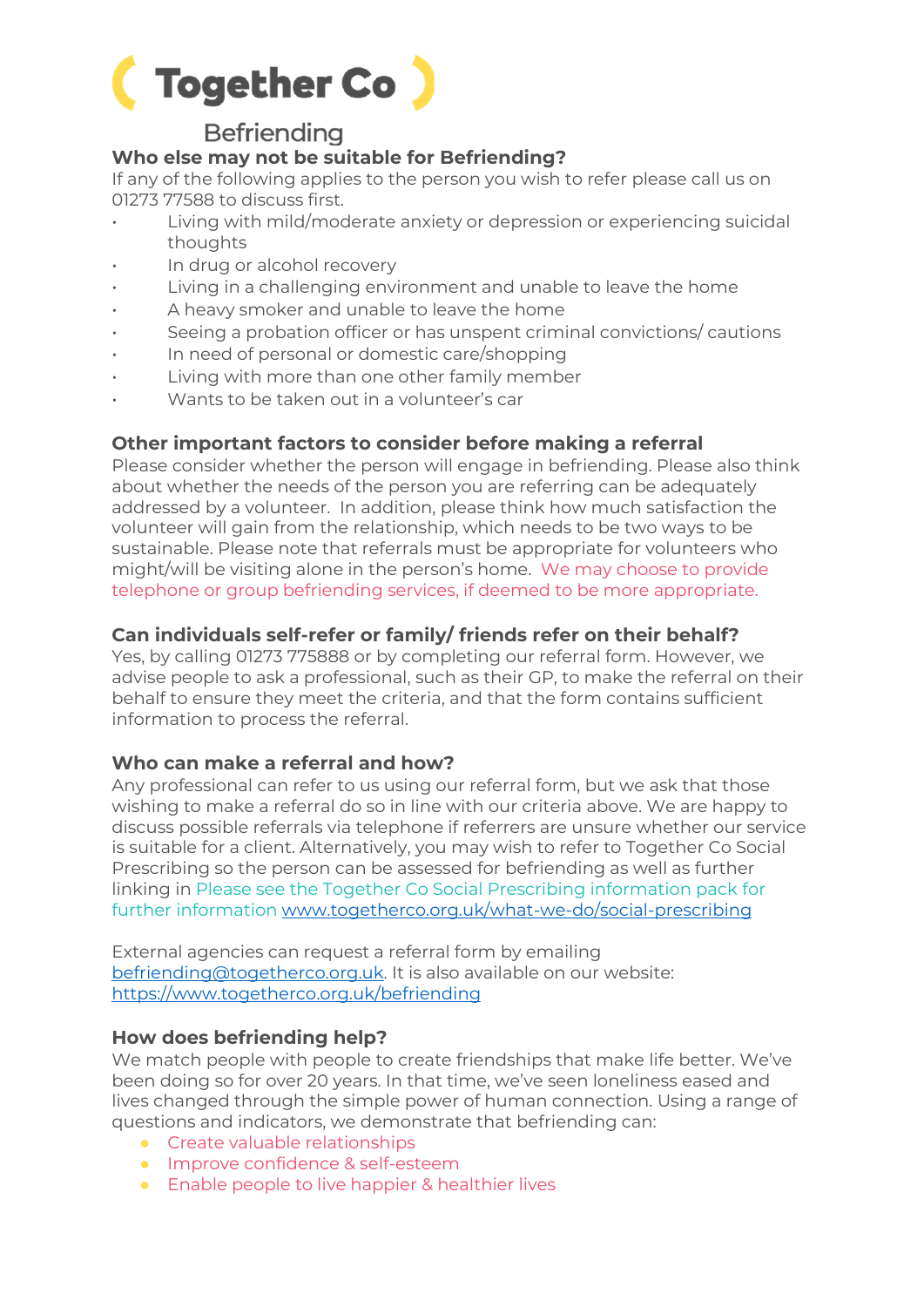

**Befriending** 

You can read about our work in our impact report here: <https://togetherco.org.uk/about-us>

# **How We Work & Scheme Member Case Studies**

| <b>Stage 1</b>                                                                                                                          | <b>Stage 2</b>                                                                                                                              | <b>Stage 3</b>                                                                                                                                | <b>Stage 4</b>                                                          |
|-----------------------------------------------------------------------------------------------------------------------------------------|---------------------------------------------------------------------------------------------------------------------------------------------|-----------------------------------------------------------------------------------------------------------------------------------------------|-------------------------------------------------------------------------|
| <b>Initial telephone</b><br>assessment with a<br><b>Befriending</b><br><b>Coordinator</b>                                               | <b>Placed on waiting</b><br>list for support                                                                                                | <b>Matched with</b><br>volunteer                                                                                                              | <b>Ongoing</b><br>befriending match                                     |
| Face-to-face visit<br>arranged if required<br><b>Essential information</b><br>gathered to enable<br>match with a suitable<br>befriender | The waiting time<br>varies depending on<br>when the right<br>volunteer is identified<br>Regular updates<br>provided and<br>newsletters sent | When a suitable<br>volunteer is found the<br><b>Befriending</b><br>Coordinator will<br>check the scheme<br>member is happy<br>with the match. | Regular follow ups are<br>carried out by the<br><b>Befriending Team</b> |

# **Scheme Member Pamela & Volunteer, Shapla**

Pamela, 88, is a keen knitter, and frequently makes handmade items for babies who are being cared for at the local hospital. Pamela has health issues, and was referred by a friend to Together Co who thought it might help to have someone to keep her company. Pamela speaks regularly to her volunteer, Shapla, who is grateful and inspired by their wonderful chats.

**Scheme member, Pamela**. "I really enjoy having Shapla to speak to. We get on really well – Shapla tells me things about her family, and I tell her things about mine. We really enjoy talking and it's amazing how much we learn from one another. "Shapla has been so thoughtful too. When I mentioned to her I have a lot of trouble with my breathing, she taught me some breathing exercises to help me over the phone. She's a lovely girl."

**Volunteer, Shapla**. "Pamela does so much for me, I don't think people understand how volunteering is very much a two-way thing – I feel she helps me more than I help her. "Because of my [South Asian] family heritage, I love the older generation – hearing her stories and what she's gone through really puts things into perspective for me, and helps me feel a little bit more grateful for what I have.